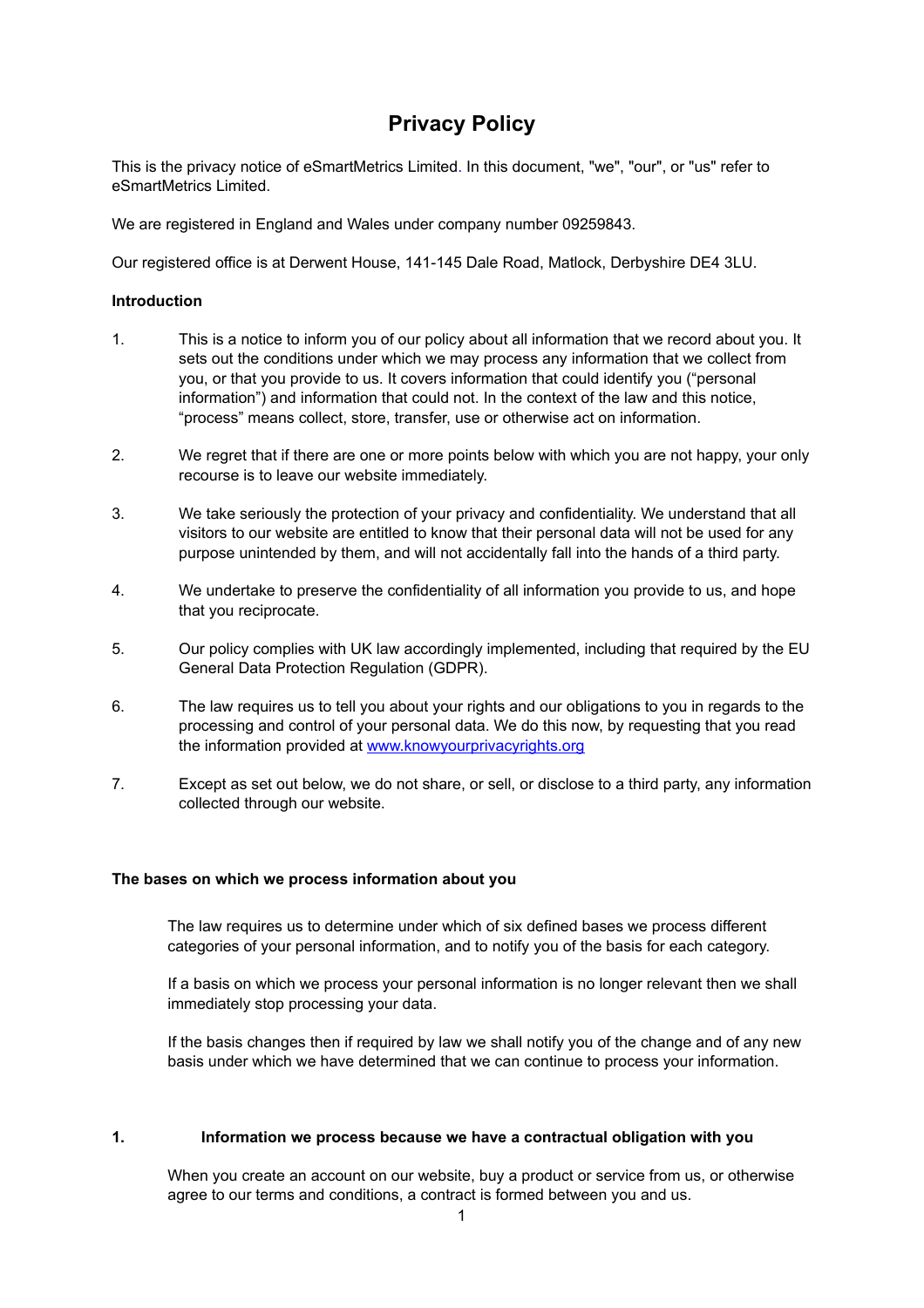In order to carry out our obligations under that contract we must process the information you give us. Some of this information may be personal information.

We may use it in order to:

- 1.1. verify your identity for security purposes
- 1.2. sell products to you
- 1.3. provide you with our services
- 1.4. provide you with suggestions and advice on products, services and how to obtain the most from using our website

We process this information on the basis there is a contract between us, or that you have requested we use the information before we enter into a legal contract.

Additionally, we may aggregate this information in a general way and use it to provide class information, for example to monitor our performance with respect to a particular service we provide. If we use it for this purpose, you as an individual will not be personally identifiable.

We shall continue to process this information until the contract between us ends or is terminated by either party under the terms of the contract.

## **2. Information we process with your consent**

Through certain actions when otherwise there is no contractual relationship between us, such as when you browse our website or ask us to provide you more information about our business, including our products and services, you provide your consent to us to process information that may be personal information.

Wherever possible, we aim to obtain your explicit consent to process this information .

Sometimes you might give your consent implicitly, such as when you send us a message by e-mail to which you would reasonably expect us to reply.

Except where you have consented to our use of your information for a specific purpose, we do not use your information in any way that would identify you personally. We may aggregate it in a general way and use it to provide class information, for example to monitor the performance of a particular page on our website.

If you have given us explicit permission to do so, we may from time to time pass your name and contact information to selected associates whom we consider may provide services or products you would find useful.

We continue to process your information on this basis until you withdraw your consent or it can be reasonably assumed that your consent no longer exists.

You may withdraw your consent at any time by instructing us at info@esmartmetrics.com. However, if you do so, you may not be able to use our website or our services further.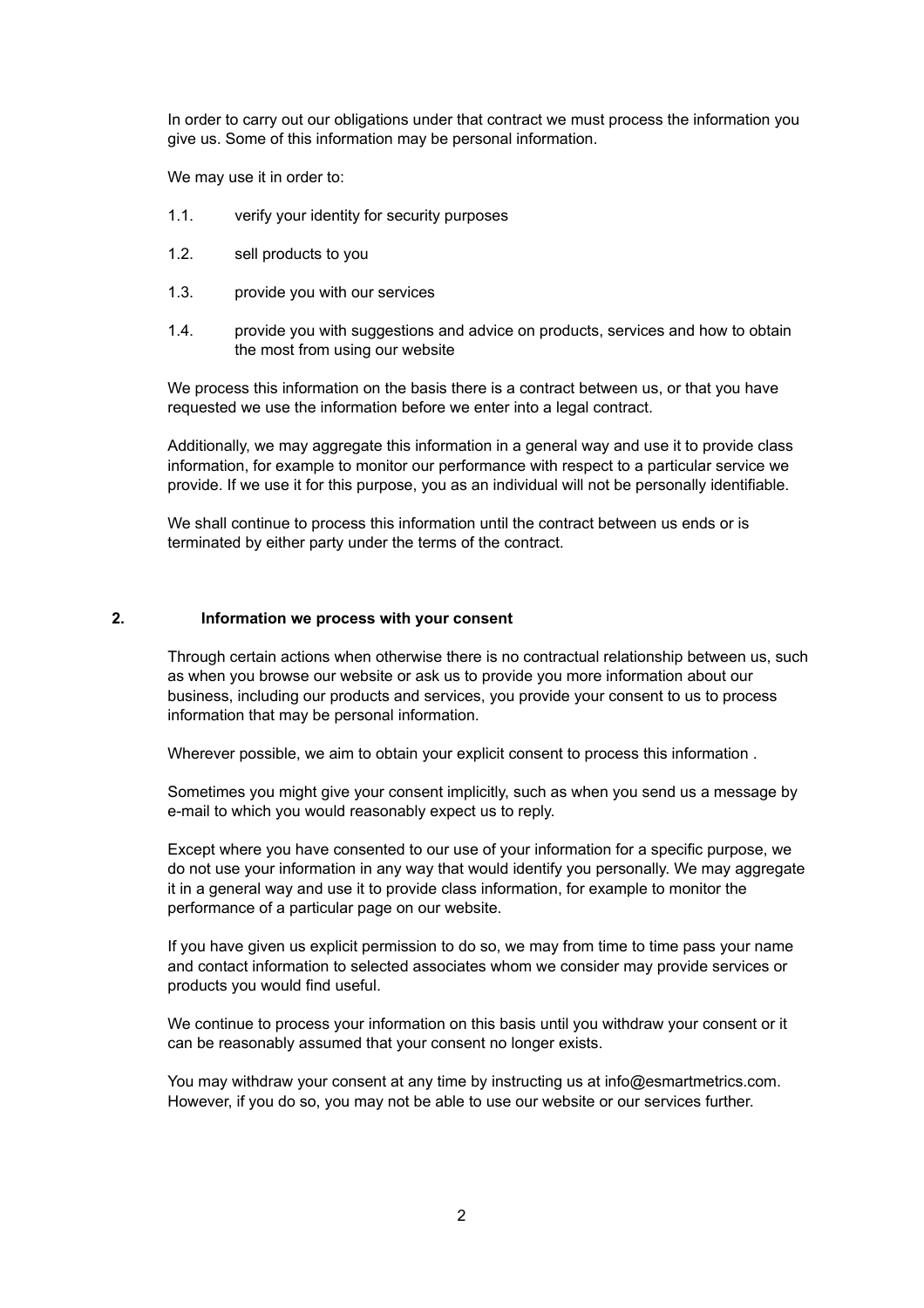## **3. Information we process because we have a legal obligation**

We are subject to the law like everyone else. Sometimes, we must process your information in order to comply with a statutory obligation.

For example, we may be required to give information to legal authorities if they so request or if they have the proper authorisation such as a search warrant or court order.

This may include your personal information.

## **Specific uses of information you provide to us**

## **4. Information provided on the understanding that it will be shared with a third party**

Our website may offer the functionality that allows you to post information with a view to that information being read, copied, downloaded, or used by other people.

Examples include:

- 4.1. posting a message our forum
- 4.2. tagging an image
- 4.3. clicking on an icon next to another visitor's message to convey your agreement, disagreement or thanks

In posting personal information, it is up to you to satisfy yourself about the privacy level of every person who might use it.

We do store it, and we reserve a right to use it in the future in any way we decide.

Once your information enters the public domain, we have no control over what any individual third party may do with it. We accept no responsibility for their actions at any time.

Provided your request is reasonable and there is no legal basis for us to retain it, then at our discretion we may agree to your request to delete personal information that you have posted. You can make a request by contacting us at info@esmartmetrics.com.

## **5. Complaints regarding content on our website**

If you complain about any of the content on our website, we shall investigate your complaint.

If we feel it is justified or if we believe the law requires us to do so, we shall remove the content while we investigate.

Free speech is a fundamental right, so we have to make a judgment as to whose right will be obstructed: yours, or that of the person who posted the content that offends you.

If we think your complaint is vexatious or without any basis, we shall not correspond with you about it.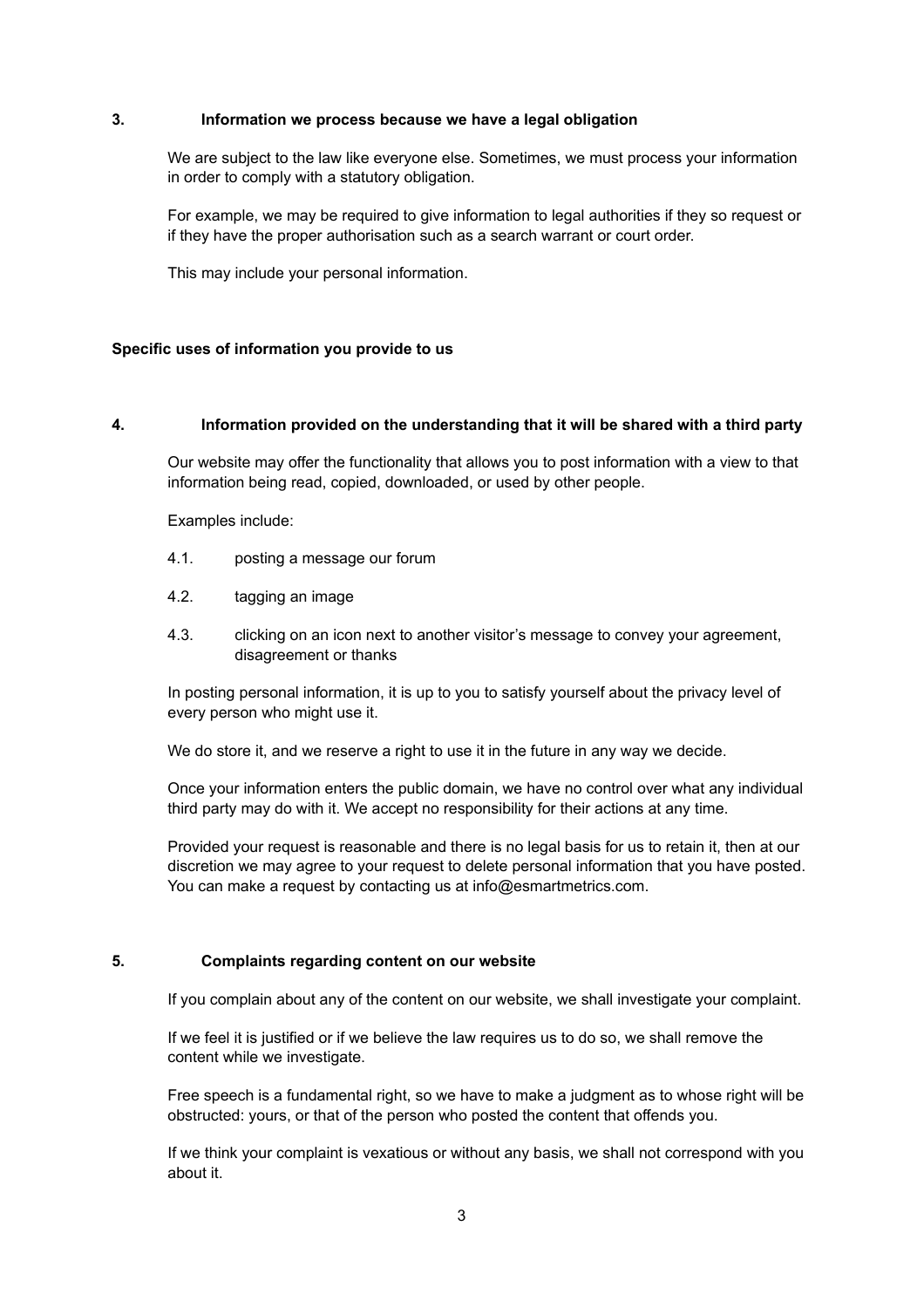## **6. Information relating to your method of payment**

Users can safely enter your payment card details via the website and secure PCI DSScompliant Payment Provider - PaymentSense, which encrypts all submitted information.

We do not store information about your debit or credit card. All payment card details are held on the secure Payment Provider's systems.

To ensure the highest possible level of online payment security, all payments are secured with Security Code (CV2) Checks and operate on fully PCI compliant servers which are audited quarterly.

We take the following measures to protect your payment information:

- 6.1. Payment information is held encrypted on our Payment Providers servers.
- 6.2. We do not keep your payment information so as:
	- 6.2.1. to prevent the possibility of our duplicating a transaction without a new instruction from you;
	- 6.2.2. to prevent any other third party from carrying out a transaction without your consent

## **7. Information about your direct debit**

When you agree to set up a direct debit arrangement, you are transferred to a secure page on the GoCardless website. That page may be branded to look like a page on our website, but it is not controlled by us.

The information you give is passed to GoCardless for processing according to our instructions. We do not keep a copy.

Go Cardless are registered under the direct debit guarantee scheme. This provides for the customer's bank to refund disputed payments without question, pending further investigation.

For further information regarding security please go to https://gocardless.com/security

#### **8. Job application and employment**

If you send us information in connection with a job application, we may keep it for up to three years in case we decide to contact you at a later date.

If we employ you, we collect information about you and your work from time to time throughout the period of your employment. This information will be used only for purposes directly relevant to your employment. After your employment has ended, we will keep your file for six years before destroying or deleting it.

## **9. Sending a message to our support team**

data you have given to us in order to reply<sub>4</sub>with the information you need. When you contact us, whether by telephone, through our website or by e-mail, we collect the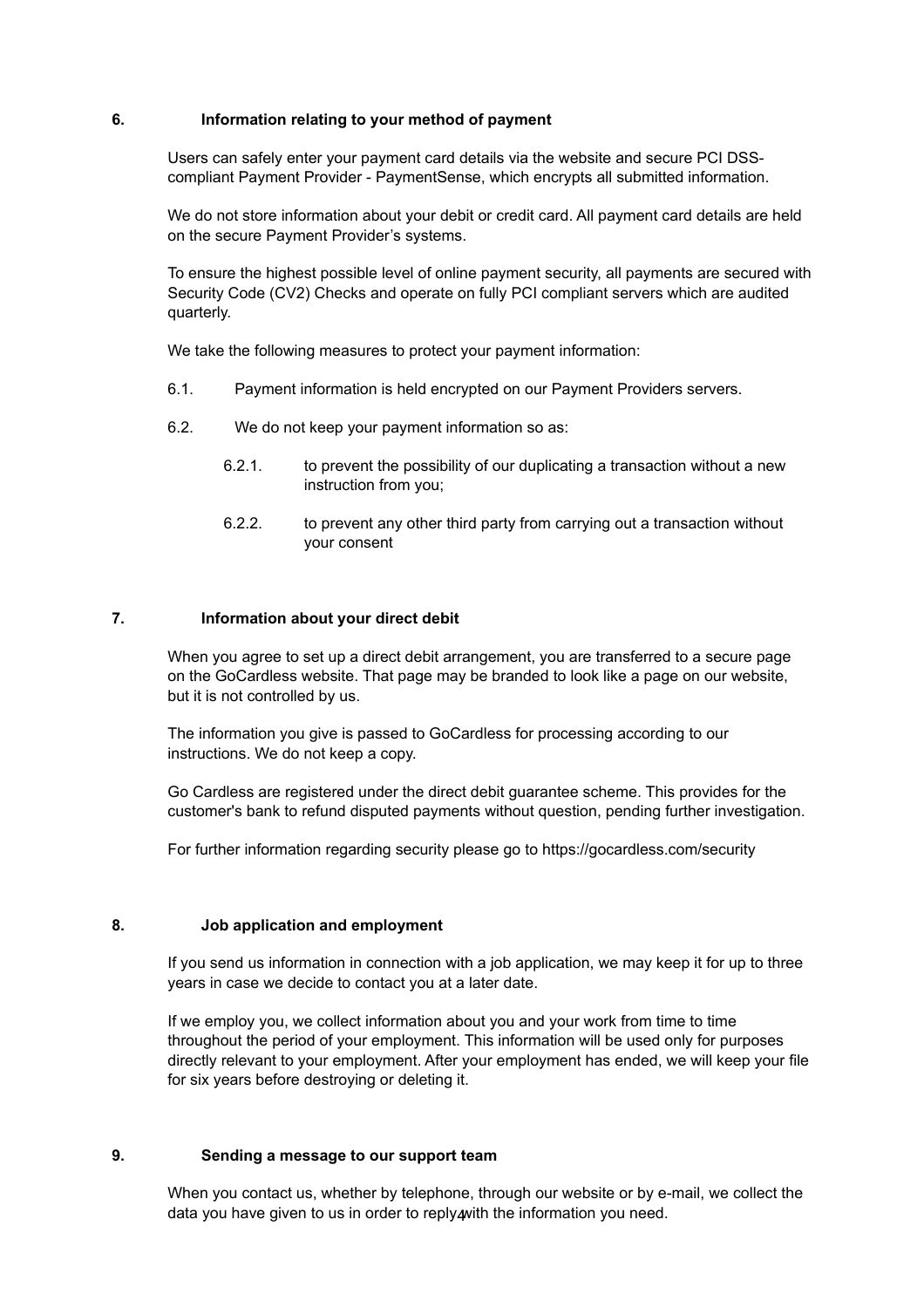We record your request and our reply in order to increase the efficiency of our business

We keep personally identifiable information associated with your message, such as your name and email address so as to be able to track our communications with you to provide a high quality service.

## **10. Complaining**

When we receive a complaint, we record all the information you have given to us.

We use that information to resolve your complaint.

If your complaint reasonably requires us to contact some other person, we may decide to give to that other person some of the information contained in your complaint. We do this as infrequently as possible, but it is a matter for our sole discretion as to whether we do give information, and if we do, what that information is.

We may also compile statistics showing information obtained from this source to assess the level of service we provide, but not in a way that could identify you or any other person.

## **11. Affiliate and business partner information**

This is information given to us by you in your capacity as an affiliate of us or as a business partner.

It allows us to recognise visitors that you have referred to us, and to credit to you commission due for such referrals. It also includes information that allows us to transfer commission to you.

The information is not used for any other purpose.

We undertake to preserve the confidentiality of the information and of the terms of our relationship.

We expect any affiliate or partner to agree to reciprocate this policy.

#### **Use of information we collect through automated systems when you visit our website**

## **12. Cookies**

Cookies are small text files that are placed on your computer's hard drive by your web browser when you visit any website. They allow information gathered on one web page to be stored until it is needed for use on another, allowing a website to provide you with a personalised experience and the website owner with statistics about how you use the website so that it can be improved.

Some cookies may last for a defined period of time, such as one day or until you close your browser. Others last indefinitely.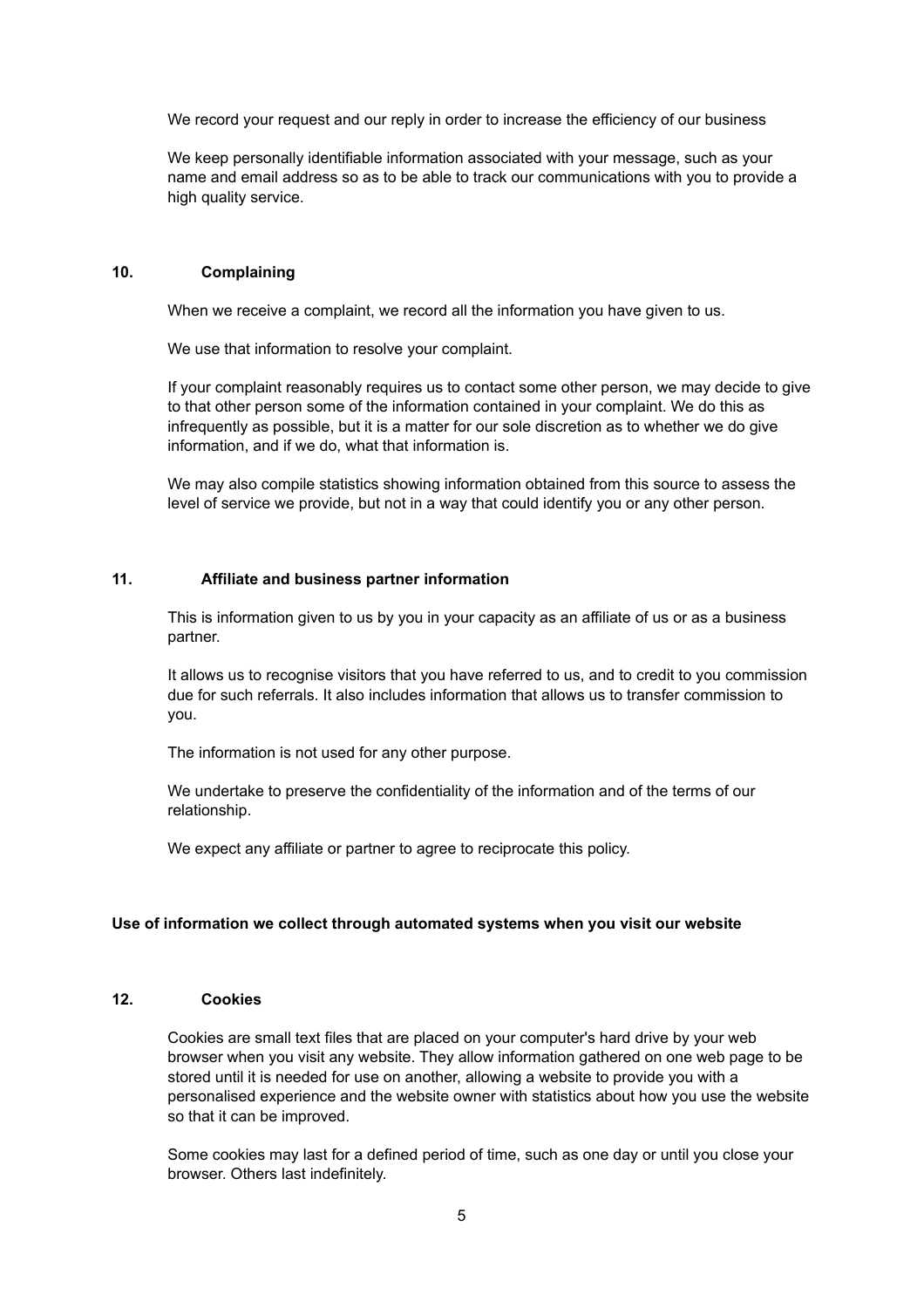Your web browser should allow you to delete any you choose. It also should allow you to prevent or limit their use.

Our website uses cookies. They are placed by software that operates on our servers, and by software operated by third parties whose services we use.

If you choose not to use cookies or you prevent their use through your browser settings, you will not be able to use all the functionality of our website.

#### **13. Personal identifiers from your browsing activity**

Requests by your web browser to our servers for web pages and other content on our website are recorded.

We record information such as your geographical location, your Internet service provider and your IP address. We also record information about the software you are using to browse our website, such as the type of computer or device and the screen resolution.

We use this information in aggregate to assess the popularity of the webpages on our website and how we perform in providing content to you.

If combined with other information we know about you from previous visits, the data possibly could be used to identify you personally, even if you are not signed in to our website.

## **14. Our use of re-marketing**

Re-marketing involves placing a cookie on your computer when you browse our website in order to be able to serve to you an advert for our products or services when you visit some other website.

We may use a third party to provide us with re-marketing services from time to time. If so, then if you have consented to our use of cookies, you may see advertisements for our products and services on other websites.

## **Disclosure and sharing of your information**

## **15. Information we obtain from third parties**

Although we do not disclose your personal information to any third party (except as set out in this notice), we sometimes receive data that is indirectly made up from your personal information from third parties whose services we use.

## **16. Credit reference**

To assist in combating fraud, we share information with credit reference agencies, so far as it relates to clients or customers who instruct their credit card issuer to cancel payment to us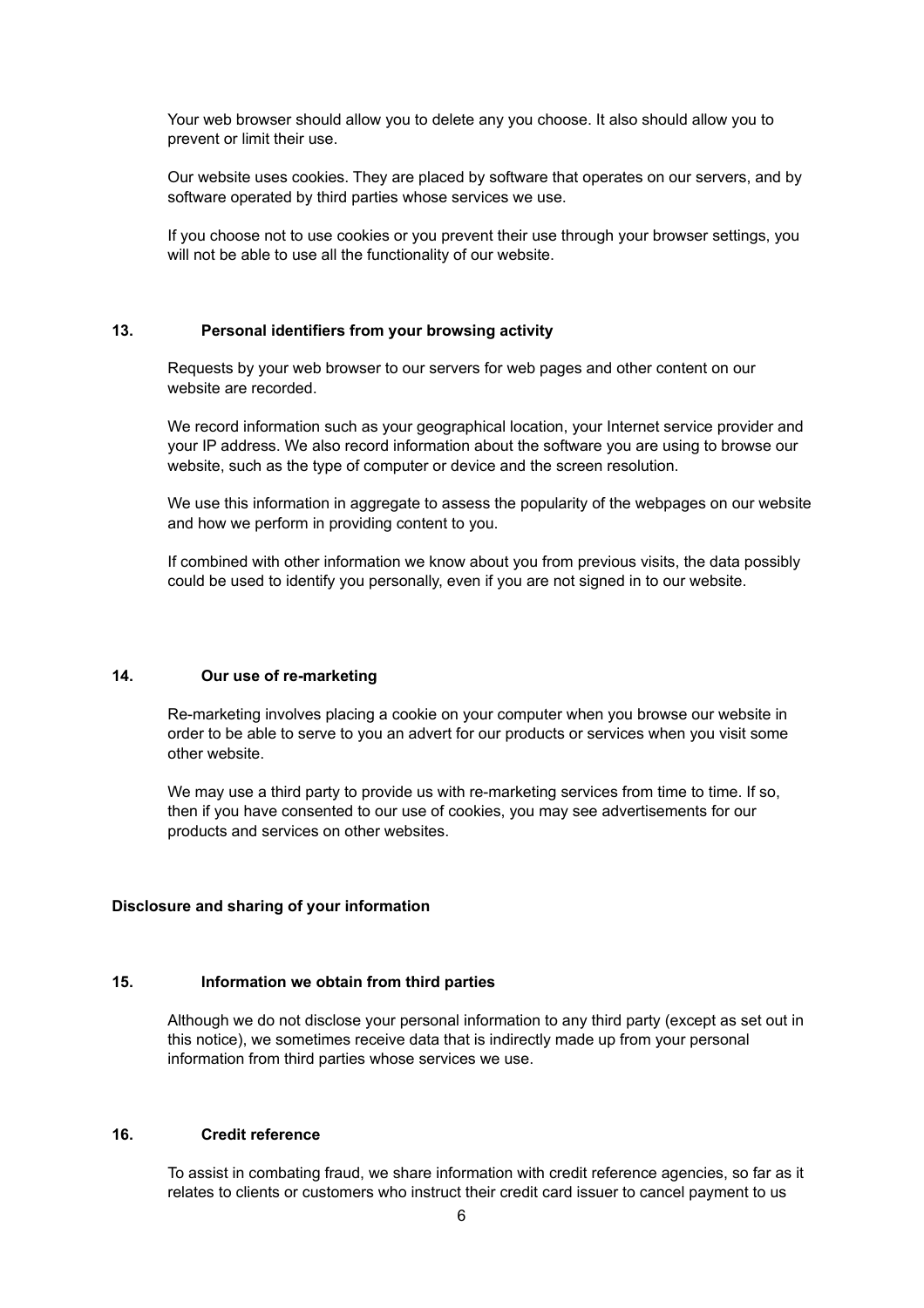without having first provided an acceptable reason to us and given us the opportunity to refund their money.

## **17. Data may be processed outside the European Union**

Our websites are hosted in the United Kingdom.

We may also use outsourced services in countries outside the European Union from time to time in other aspects of our business.

Accordingly data obtained within the UK or any other country could be processed outside the European Union.

We use the following safeguards with respect to data transferred outside the European Union:

- 17.1. the processor is within the same corporate group as our business or organisation and abides by the same binding corporate rules regarding data processing.
- 17.2. the data protection clauses in our contracts with data processors include transfer clauses written by or approved by a supervisory authority in the European Union.

## **Access to your own information**

## **18. Access to your personal information**

- 18.1. At any time you may review or update personally identifiable information that we hold about you, by signing in to your account on our website.
- 18.2. To obtain a copy of any information that is not provided on our website you may send us a request at info@esmartmetrics.com.
- 18.3. After receiving the request, we will tell you when we expect to provide you with the information, and whether we require any fee for providing it to you.

## **19. Removal of your information**

If you wish us to remove personally identifiable information from our website, you may contact us at info@esmartmetrics.com.

This may limit the service we can provide to you.

#### **20. Verification of your information**

When we receive any request to access, edit or delete personal identifiable information we shall first take reasonable steps to verify your identity before granting you access or otherwise taking any action. This is important to safeguard your information.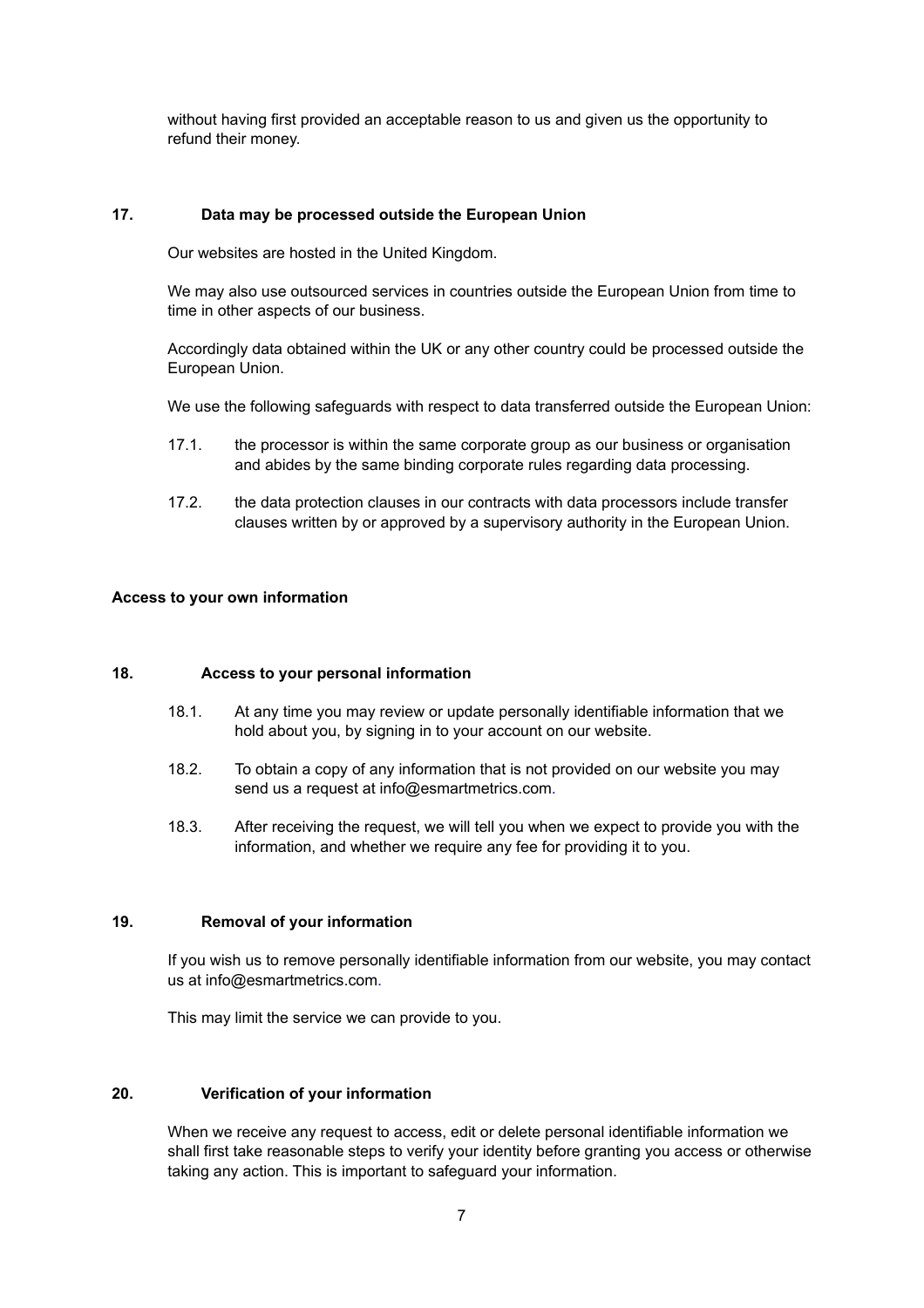## **Other matters**

## **21. Use of site by children**

- 21.1. We do not sell products or provide services for purchase by children, nor do we market to children.
- 21.2. If you are under 18, you may use our website only with consent from a parent or guardian.

## **22. Encryption of data sent between us**

We use Secure Sockets Layer (SSL) certificates to verify our identity to your browser and to encrypt any data you give us.

Whenever information is transferred between us, you can check that it is done so using SSL by looking for a closed padlock symbol or other trust mark in your browser's URL bar or toolbar.

#### **23. How you can complain**

- 23.1. If you are not happy with our privacy policy or if have any complaint then you should tell us by email. Our address is info@esmartmetrics.com.
- 23.2. If a dispute is not settled then we hope you will agree to attempt to resolve it by engaging in good faith with us in a process of mediation or arbitration.
- 23.3. If you are in any way dissatisfied about how we process your personal information, you have a right to lodge a complaint with the Information Commissioner's Office. This can be done at <https://ico.org.uk/concerns/>

#### **24. Retention period for personal data**

Except as otherwise mentioned in this privacy notice, we keep your personal information only for as long as required by us:

- 24.1. to provide you with the services you have requested;
- 24.2. to comply with other law, including for the period demanded by our tax authorities;
- 24.3. to support a claim or defence in court.

## **25. Compliance with the law**

Our privacy policy has been compiled so as to comply with the law of every country or legal jurisdiction in which we aim to do business. If you think it fails to satisfy the law of your jurisdiction, we should like to hear from you.